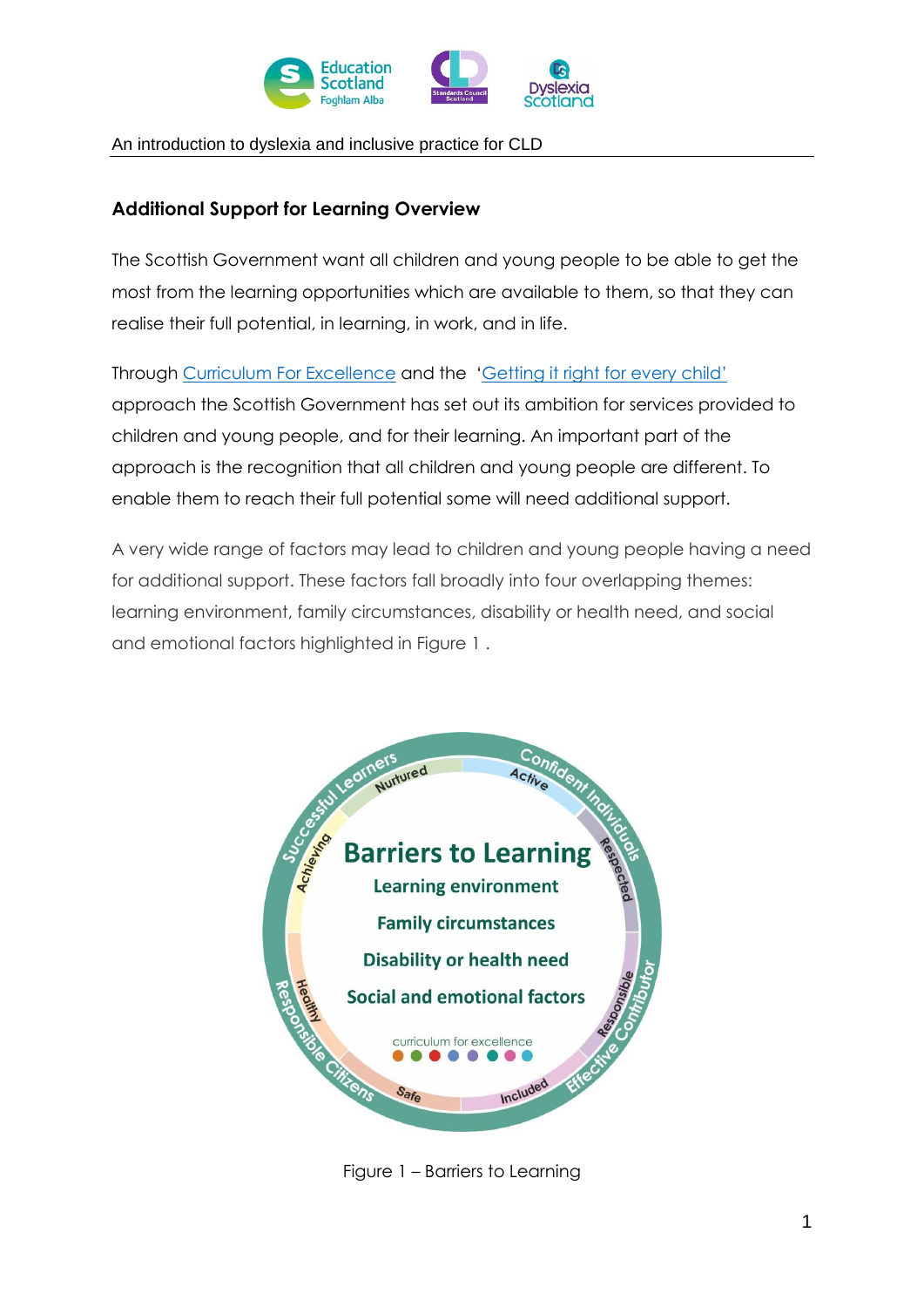

## An introduction to dyslexia and inclusive practice for CLD

The Additional Support for Learning legislation provides the framework underpinning the system in Scotland for supporting children and young people in their education, and their families. This framework is inclusive in its approach and is based on the concept of additional support needs. This term applies to children and young people who, for whatever reason, require additional support, long or short term, to help them make the most of education.

Additional support needs can be short or long term. For instance, additional support may be required for a child or young person who for example:

- is being bullied
- has behavioural or learning difficulties (for example dyslexia)
- is deaf or blind
- is highly able
- is bereaved
- is not a regular attendee
- is looked after by a local authority.

Additional support needs can also overlap with disabilities under the Equality Duty Act 2010 if the impact is significant and will last for longer than a year - dyslexia can be included if the impact is significant as it is included within the protected characteristics of the 2010 Equality Duty Act.

The rights of children with additional support needs (ASN) and their parents have been strengthened through changes to the original 2004 Act introduced by the [Additional Support for Learning Act 2009.](http://www.legislation.gov.uk/asp/2009/7/contents)

## **ASN Legislation**

The Education (Additional Support for Learning) (Scotland) Act 2004 provides the legal framework for the provision of additional support for learning. The legislation was amended by the Education (Additional Support for Learning) (Scotland) Act